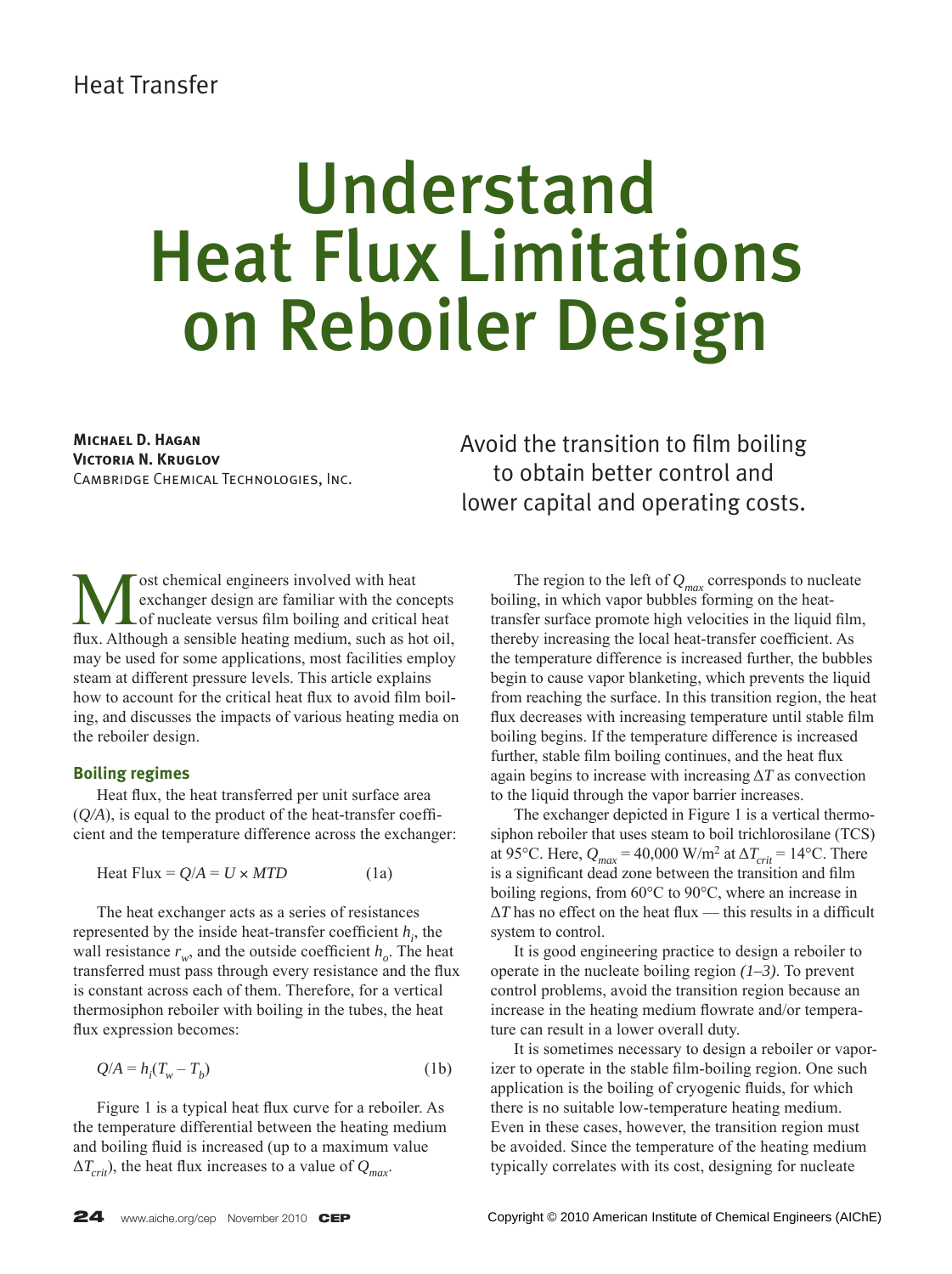boiling is also the most economic option with respect to operating costs. In the TCS example, the reboiler is best operated with lowpressure (LP) steam at about 2–4 barg. The alternative is to operate in the stable film-boiling regime, which requires a steam pressure of about 35–40 barg.

 One way to ensure that a reboiler operates in the nucleate boiling region is to limit the heat flux, by designing the exchanger for either a maximum *U* or a maximum overall *MTD* across the exchanger. Alternatively, some design criteria require only that a certain maximum heat-flux value  $(Q/A)_{crit}$  not be exceeded — in these cases, the exchanger area is arbitrarily increased to reduce the flux below the specified maximum value. Design methods that arbitrarily oversurface a heat exchanger



**▲ Figure 1.** A heat flux curve for a vertical thermosiphon reboiler shows the nucleate boiling, transition, and film boiling regions. Heat flux *Q/A* is a function of  $\Delta\, \mathcal{T}(\mathcal{T}_w - \mathcal{T}_b).$ 

by specifying a maximum flux or heat transfer coefficient to address the film boiling issue are not always successful. It is more effective to limit the overall *MTD* such that  $\Delta T_{crit}$  is not exceeded. Therefore, the selection of the heating medium and design of the process control scheme are critical to the success of the design.

#### **Critical parameters for the transition to film boiling**

 Various guidelines have been proposed to limit *Q/A* and  $U$  to avoid film boiling, such as those given by Kern *(2)*:  $U_{max}$  = 300 Btu/h-ft<sup>2</sup>-°F (1,703 W/m<sup>2</sup>-K) for organics;  $U_{max}$  = 1,000 Btu/h-ft<sup>2</sup>-°F (5,768 W/m<sup>2</sup>-K) for water; and  $(Q/A)_{crit}$  = 12,000 Btu/h-ft<sup>2</sup> (37,855 W/m<sup>2</sup>) for organics. The latter does not permit the use of large temperature differences for natural-circulation vaporizers and reboilers; for forced-circulation, the flux limit is relaxed to 20,000 Btu/h-ft<sup>2</sup> (63,092 W/m<sup>2</sup>), allowing for a somewhat higher Δ*T* driving force.

These guidelines for limiting the heat flux are considered conservative. The maximum heat flux for nucleate boiling depends on the physical properties of the boiling fluid, and on the geometry of the heat exchanger  $-e.g.,$ forced vs. natural circulation, boiling inside vs. outside the tubes, smooth vs. enhanced tube surfaces, etc. *(1–3)*. The maximum heat flux is generally expressed as a function of the reduced pressure,  $P_r = P/P_c$ , and  $Q_{max}$  decreases as the pressure approaches the critical pressure. Typically,

the critical heat flux for a single tube is derived from the critical-pressure correlation to which appropriate geometry factors — *e.g.,* a bundle correction factor for boiling outside the tubes, factors for enhanced surfaces, etc. — are applied.

Calculation of  $Q_{max}$ ,  $MTD_{crit}$ , and  $\Delta T_{crit}$  is outside of the scope of this article; many sources give appropriate equations to use. Modern design programs, such as that offered by Heat Transfer Research, Inc. (HTRI; www. htri.net), in conjunction with physical property databases, such as AIChE's Design Institute for Physical Properties Research (DIPPR) database, predict the critical boiling heat flux for many fluids, and alert the designer to potential film-boiling problems. The designer need not perform the calculations, but does need to be aware of the issue and know what design variables can be manipulated to rectify the problem.

 In some cases, constraints may be imposed on the maximum allowable heat flux based on operating experience. For example, heat flux in crude oil heaters is typically limited to  $8,000$  Btu/h-ft<sup>2</sup> (25,237 W/m<sup>2</sup>) based on the tendency of crude oil to foul at higher heat fluxes. While such experience-based values may appear to be very conservative compared with those derived from empirical formulas, they may be justified. Obtain as much information as possible about the system, including historical data, before deciding which methods to use to define limits on heat flux and temperature difference.

*Article continues on next page*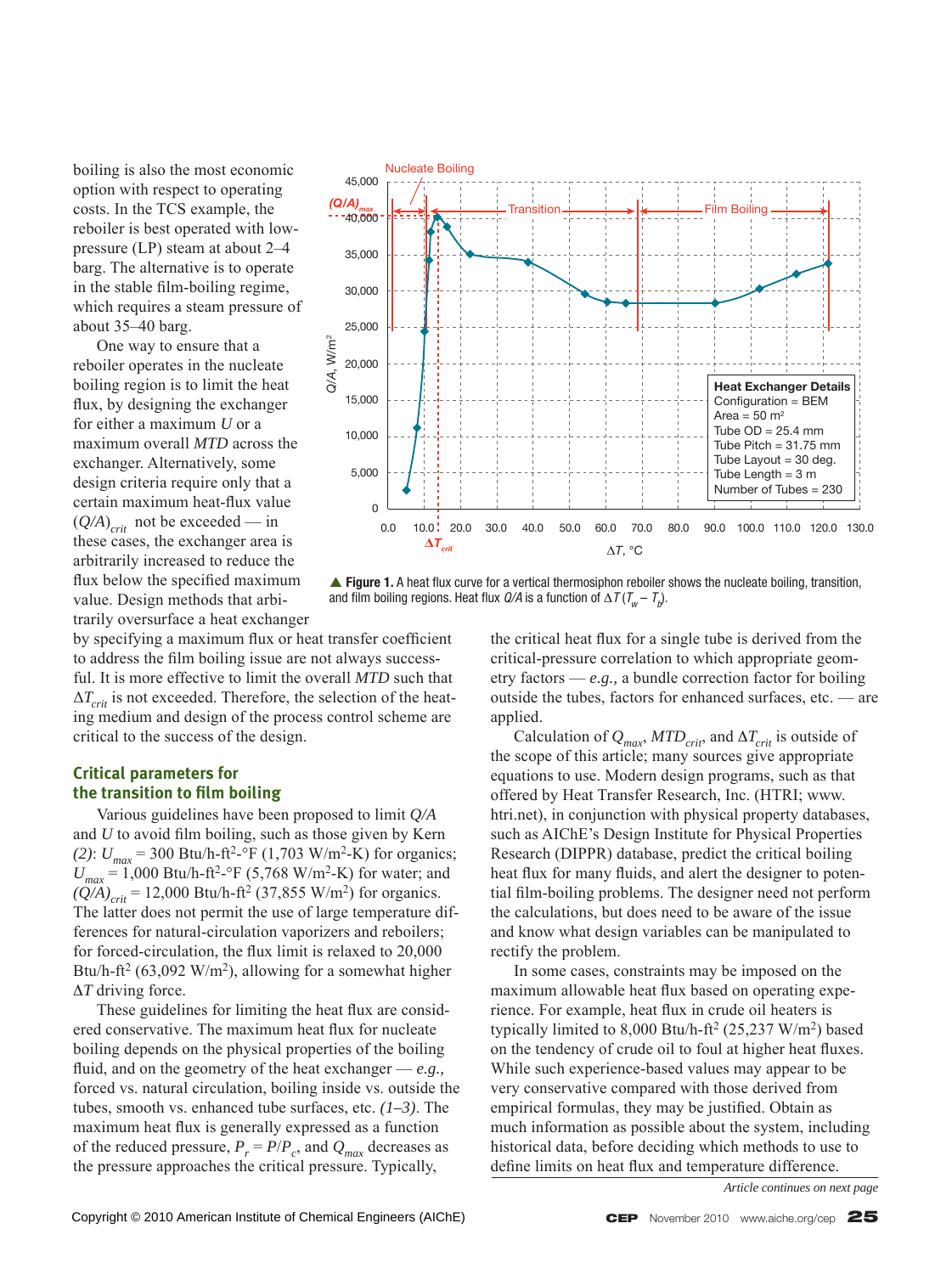Because the critical heat flux is a function of *MTD* and  $\Delta T_{crit}$ , it is perhaps more meaningful to know the critical temperature difference. Adding excess surface area is a somewhat artificial means of limiting the heat flux, since it does not change *U* or *MTD*, which are functions of the physical properties of the system. Ludwig *(3)* provides a table of  $Q_{max}$  and  $MTD_{crit}$  for various fluids and metals, as well as a graph showing the relationship between *MTD<sub>crit</sub>* 



#### **Nomenclature**

| $\overline{A}$                                   | $=$ area, m <sup>2</sup>                                        |
|--------------------------------------------------|-----------------------------------------------------------------|
|                                                  | $=$ heat capacity, J/kg-K                                       |
| $\frac{c_p}{h_i}$                                | $=$ inside wall coefficient, W/m <sup>2</sup> - $\rm ^{\circ}C$ |
| $h_o$                                            | = outside wall coefficient, $W/m^2$ -°C                         |
| $H_{vap}$                                        | $=$ latent heat, J/kg                                           |
| <b>MTD</b>                                       | $=$ mean temperature difference, $^{\circ}C$                    |
| $MTD_{\text{crit}}$                              | = mean temperature difference at $Q_{\text{max}}$ , °C          |
| P                                                | = pressure, barg                                                |
|                                                  | = critical pressure, barg                                       |
|                                                  | = reduced pressure, dimensionless                               |
| $\begin{array}{c} P_c \\ P_r \\ Q \end{array}$   | $=$ duty, W                                                     |
|                                                  | $Q_{max}$ = maximum nucleate boiling duty, W                    |
| Q/A                                              | $=$ heat flux, W/m <sup>2</sup>                                 |
|                                                  | $(Q/A)_{crit}$ = maximum heat flux limit, W/m <sup>2</sup>      |
|                                                  | = wall resistance, $m^2$ -°C/W                                  |
| $\begin{array}{c} r_w \\ T_c \\ T_h \end{array}$ | = thermal fluid return temperature, °C                          |
|                                                  | = thermal fluid supply temperature, °C                          |
| $T_w$                                            | $=$ process-side wall temperature, $^{\circ}C$                  |
| $T_h$                                            | = process-side bulk temperature (boiling fluid                  |
|                                                  | saturation temperature), <sup>o</sup> C                         |
| U                                                | = overall heat transfer coefficient, $W/m^2$ - $\degree$ C      |
| $U_{max}$                                        | = maximum nucleate boiling overall heat transfer                |
|                                                  | coefficient, W/m <sup>2</sup> -°C                               |
| W                                                | $=$ mass flow, kg/h                                             |
| $\Lambda P$                                      | = pressure drop, bar                                            |
| $\Delta T$                                       | = temperature difference, °C                                    |
| $\Delta T_{crit}$                                | = critical temperature difference at $(Q/A)_{crit}$             |

and the reduced pressure of the boiling fluid. Lacking data, a conservative value for  $MTD_{crit}$  may be selected — typically about 25–30°C (50–60°F). In the TCS example of Figure 1,  $MTD_{crit}$  is about 35°C.

#### **Controlling the reboiler heat balance**

 Equations 2 and 3 describe the heat balance for a reboiler relative to the utility-side enthalpy change for thermal fluid heating (sensible heat transfer):

$$
Q = U \times A \times MTD = Wc_p(T_h - T_c)
$$
 (2)

and steam heating (condensing heat transfer):

$$
Q = U \times A \times MTD = WH_{vap} \tag{3}
$$

 Process-side heat transfer is omitted from these equations. It is assumed that in the nucleate boiling region, the process-side heat transfer is not limiting, and that the exchanger geometry is sufficient to transfer the heat delivered by the heating medium. However, as  $Q_{\text{max}}$  is exceeded and the exchanger begins to operate in the transition region, the process-side coefficient will decrease, and the process heat transfer will become limiting.

 These equations show that the duty of a reboiler is controlled by varying the flowrate, *W*, of the heating medium (steam or thermal fluid). Alternatively, for a condensing medium, the duty may be controlled by back-flooding the heat exchanger, thereby varying the area, *A*. The latter is most effective in vertical units with a linear response, such as a vertical thermosiphon reboiler.

 For a reboiler using a sensible heating medium (Figure 2) operating in the nucleate boiling region, the heat duty



▲ Figure 2. The column bottoms temperature of a thermosiphon reboiler heated by a sensible heating medium (hot oil) is controlled by varying the hot oil flowrate.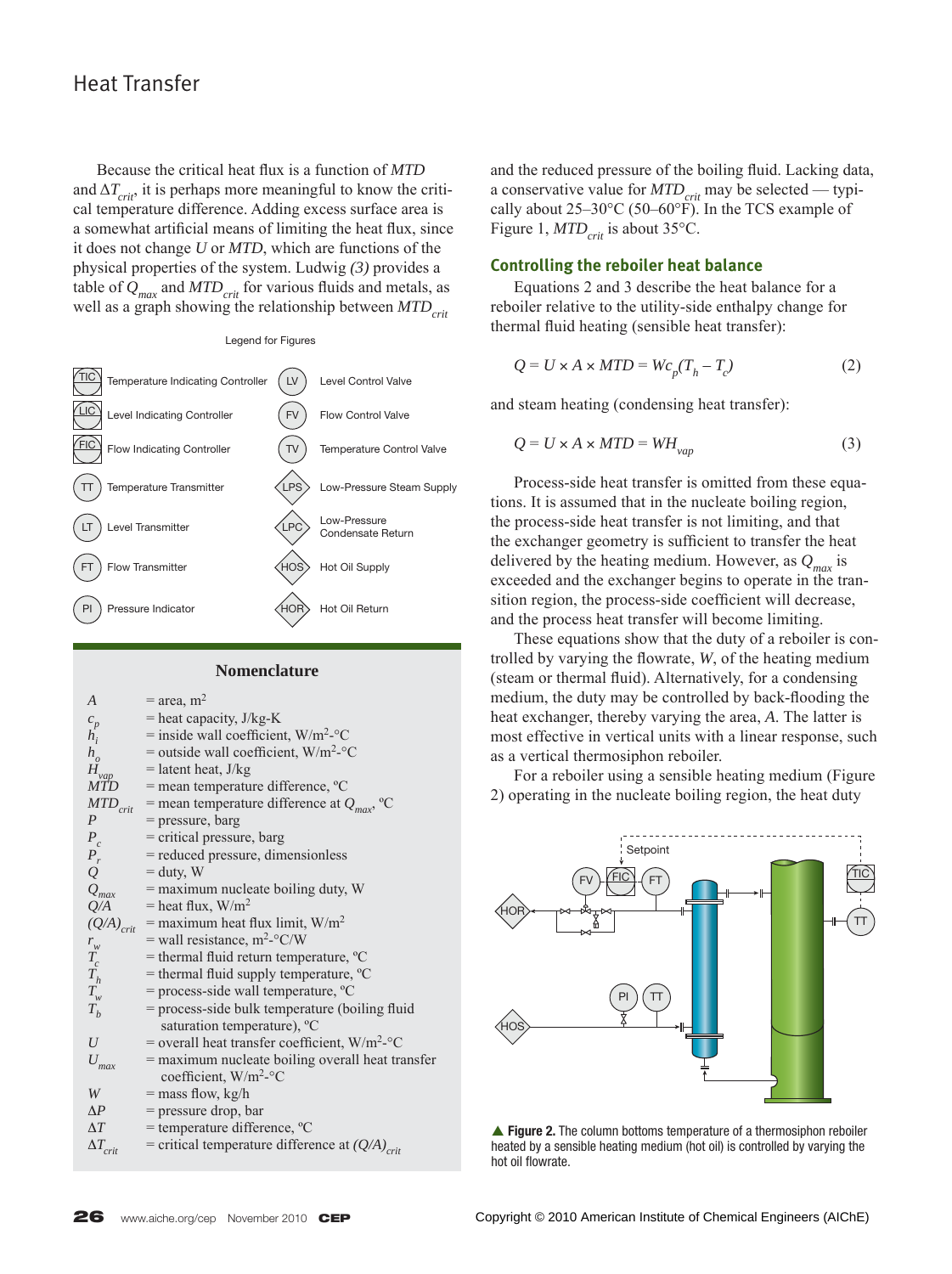

▲ Figure 3. The column bottoms temperature of a thermosiphon reboiler heated by steam is controlled by varying the steam flowrate.

will increase (approximately) linearly as the flowrate of the heating medium is increased. This is due to the strong correlation between the velocity of the liquid heating medium and the heat-transfer coefficient — in Equation 2, as *W* increases, *U* increases at a similar rate. Note that as film boiling starts to develop in the transition region, the overall heat transfer decreases — *U* decreases on the left side of Eq. 2, while the temperature change of the thermal fluid decreases on the right side, making the heat-transfer fluid less effective as it transfers less of its heat to the system. In this way, both sides of the heat transfer equation are balanced.

 However, condensing media such as steam behave differently. Figure 3 shows a thermosiphon reboiler with flow control on the steam side to regulate the condensing steam. In the nucleate boiling region, the exchanger duty will increase as the steam flow is increased. On the right side of Eq. 3,  $H_{vap}$  is relatively constant over the range of operation, such that condensation of the heating medium at a higher rate must result in an increase in the heat transferred. On the left side of Eq. 3, the condensing coefficient (*U*) is relatively constant (for steam condensation). Since the heat transfer area is fixed, *MTD* must change. Because the process-side temperature is essentially constant, the condensing temperature must change to satisfy the heat balance. Since there is a direct relationship between the temperature and the pressure of the heating medium, the chest pressure on the shellside of the exchanger must also change.

 In the case of variable area control using steam, as shown in Figure 4, the left side of Eq. 3 is manipulated by changing the area of the exchanger by back-flooding with condensate. The chest pressure is constant and equal to the supply pressure of the steam. The steam flowrate will then vary such that the equality of Eq. 3 is maintained — *i.e.,*



▲ Figure 4. The column bottoms temperature of a thermosiphon reboiler heated by steam is controlled by varying the condensate level in the exchanger, and thus, the available area for heat transfer.

the reboiler will condense an amount of steam based on the geometry (taking into account the exposed condensing surface) and the process-side heat transfer parameters. As the steam condenses, a slight vacuum relative to the supply pressure will develop and steam will flow into the reboiler at a rate equal to the condensation rate, thereby satisfying the heat balance.

#### **Heat flux considerations for reboiler design**

 There is a misconception among many engineers that the only requirement to ensure that a reboiler will operate safely within the nucleate boiling region is to keep the heat flux below a specified safe value by providing adequate excess surface area, or by specifying an arbitrarily low overall heat-transfer coefficient (which has the same effect). This is not always the case, and it can depend on the type of heating medium and the control scheme that are selected. In fact, design methods that specify oversurface to limit  $U$  or the overall heat flux do not directly address the nucleate boiling issue — the additional surface provided compensates for the lower film boiling coefficient, rather than preventing film boiling.

 *Sensible heating medium.* For a sensible heating medium such as a thermal fluid or hot oil, it is important to consider the supply temperature. Select the thermal fluid inlet temperature so that the temperature difference between the heating fluid and the process side is less than *MTD<sub>crit</sub>*, where the transition to film boiling would occur.

 In Eq. 2, the process-side temperatures can be considered constant, as is the hot oil supply temperature  $T<sub>k</sub>$ . The system may be controlled by throttling the control valve to vary *W*, which will affect *U*,  $T_c$ , and *MTD*. Regardless of the geometry of the exchanger, *MTD* at the first increment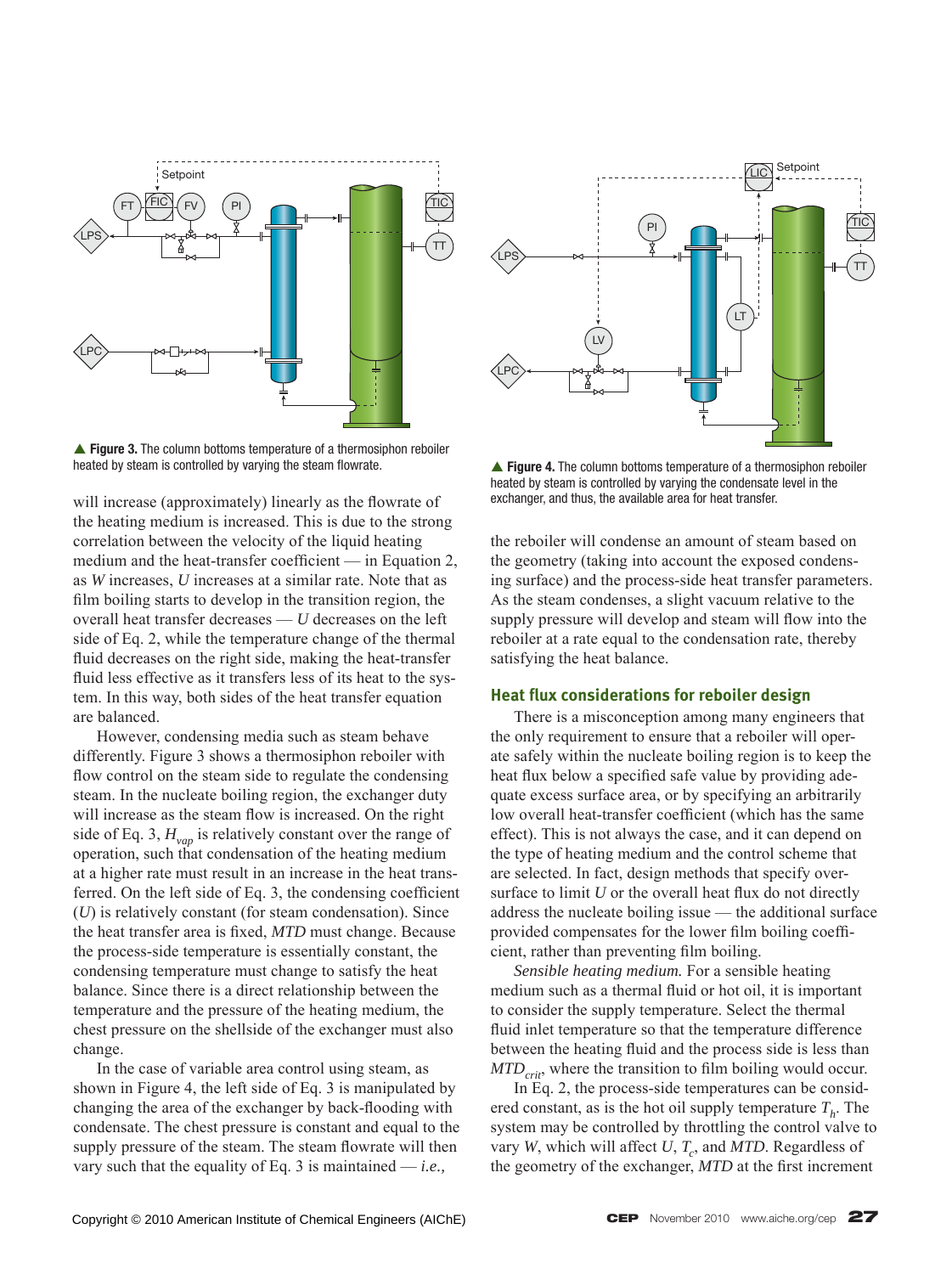near the shellside hot oil depends on the inlet temperature of the hot oil. If this temperature is high enough to cause  $\Delta T_{crit}$  to be exceeded, film boiling will occur in the first increment of the exchanger. Since the heat-transfer effectiveness is diminished due to film boiling, the temperature change of the hot oil in the first increment will be smaller, and, therefore, the inlet temperature to the next increment will be higher. In this way, transition or film boiling propagates from one increment to the next. The result is an exchanger that operates in the transition or film-boiling regime, and in the worst case, an undersized exchanger.

 A similar result is obtained if an arbitrary limit is chosen for *U* in order to provide over-surface to avoid film boiling. In operation, there is no limit on  $U$ , which is based on the physical properties of the heating and process fluids and exchanger geometry. Therefore, a high actual heat-transfer coefficient may result in film boiling despite selecting a lower *U* for design purposes.

 Thus, be aware that although some design programs provide a limit to the maximum allowable heat flux, this is not always sufficient to prevent film boiling and degradation of reboiler performance. The HTRI design program is robust in this respect, since it performs zone-by-zone analysis to determine whether a transition to film boiling would occur, and if so, it accounts for this in the calculation of the expected heat-transfer coefficient.

A good strategy is to create a first-pass design of the reboiler, including parametric studies to optimize the design, followed by a rating or simulation of the exchanger to fine-tune design parameters such as baffle spacing and cut and to check for problems such as vibration and a transition to film boiling.

 In a recent in-house engineering project, heat exchanger design software was used to design a vertical thermosiphon reboiler with adequate over-surface to theoretically limit the heat flux to below 30,000 Btu/h-ft<sup>2</sup>  $(94,638 \text{ W/m}^2)$ . However, when it was rated using more detailed methods, it was found to be 40% undersized due to operation in the film-boiling regime in all zones of the reboiler. This illustrates the importance of carefully examining film boiling. Had this exchanger been designed with only the heat flux limitation, it would have underperformed significantly when installed.

*Condensing heating medium.* A similar problem occurs if variable area control (see Figure 4) is used with a condensing heat-transfer medium, such as steam. Because the heat balance is manipulated by changing the exchanger area, the shellside chest pressure is constant and equal to the steam supply pressure. If the steam pressure is too high, its saturation temperature may cause  $\Delta T_{crit}$  to be exceeded, causing film boiling to occur and the processside heat-transfer coefficient to decrease. This will result

in reduced heat transfer and lower steam consumption than the design values. If the exchanger is operating in the transition region, it will be difficult to control, since reducing the area could result in locally higher film-boiling rates and an indeterminate overall heat-transfer coefficient.

It might not be possible to fine-tune the steam levels available in the plant to eliminate the possibility of film boiling. A preferred means of control, then, is to install a control valve to throttle the steam flow to the reboiler (Figure 3). This has the advantage of reducing the pressure, and thereby temperature of the steam side, to eliminate any possibility of film boiling. If the equipment and controls are designed properly, this will, in fact, preclude any possibility of film boiling occurring in the reboiler.

 When the steam-throttling valve begins to operate (opening from the fully closed position), a relatively small amount of steam is admitted to the reboiler, where it condenses at a temperature (and corresponding pressure) that satisfies the heat balance. Since the reboiler is capable of transferring more heat — *i.e.,* condensing more steam than is being added to the system via the control valve, a vacuum develops on the shellside of the reboiler. Because the control valve position is held constant, the vacuum increases the available  $\Delta P$  across the control valve, thereby increasing the steam flowrate. The steam flow increases until the flow through the control valve is equal to the rate of steam condensation in the reboiler, based on the chest pressure and *MTD* that satisfy the heat balance. Therefore, the steam throttling valve not only controls the flow of steam to the reboiler, it also controls the reboiler steam-side pressure and temperature — thereby controlling the reboiler *MTD* and the overall reboiler duty.

 As the control valve is opened further to admit more steam, the steam pressure on the reboiler shellside increases as the reboiler's ability to condense steam comes into balance with the rate at which the control valve is supplying steam. As the steam chest pressure increases, the steam saturation temperature, the *MTD* across the reboiler, and the heat transfer rate also increase. If the control valve continues to open to the full-open position, there is no longer control over the system and the reboiler will condense steam to the maximum extent possible, based on its total area and the process-side heat transfer requirements. If the steam header pressure (and therefore temperature) is relatively high, and if the control valve is oversized (design pressure drop is low), film boiling in the reboiler could result.

Although the steam superheat is significant for some applications, for most steam-heated reboiler designs it may be neglected. For example, for a superheated steam supply at 8 barg and 205°C and a steam chest pressure of 1.5 barg at a saturation temperature of 127.5°C, the steam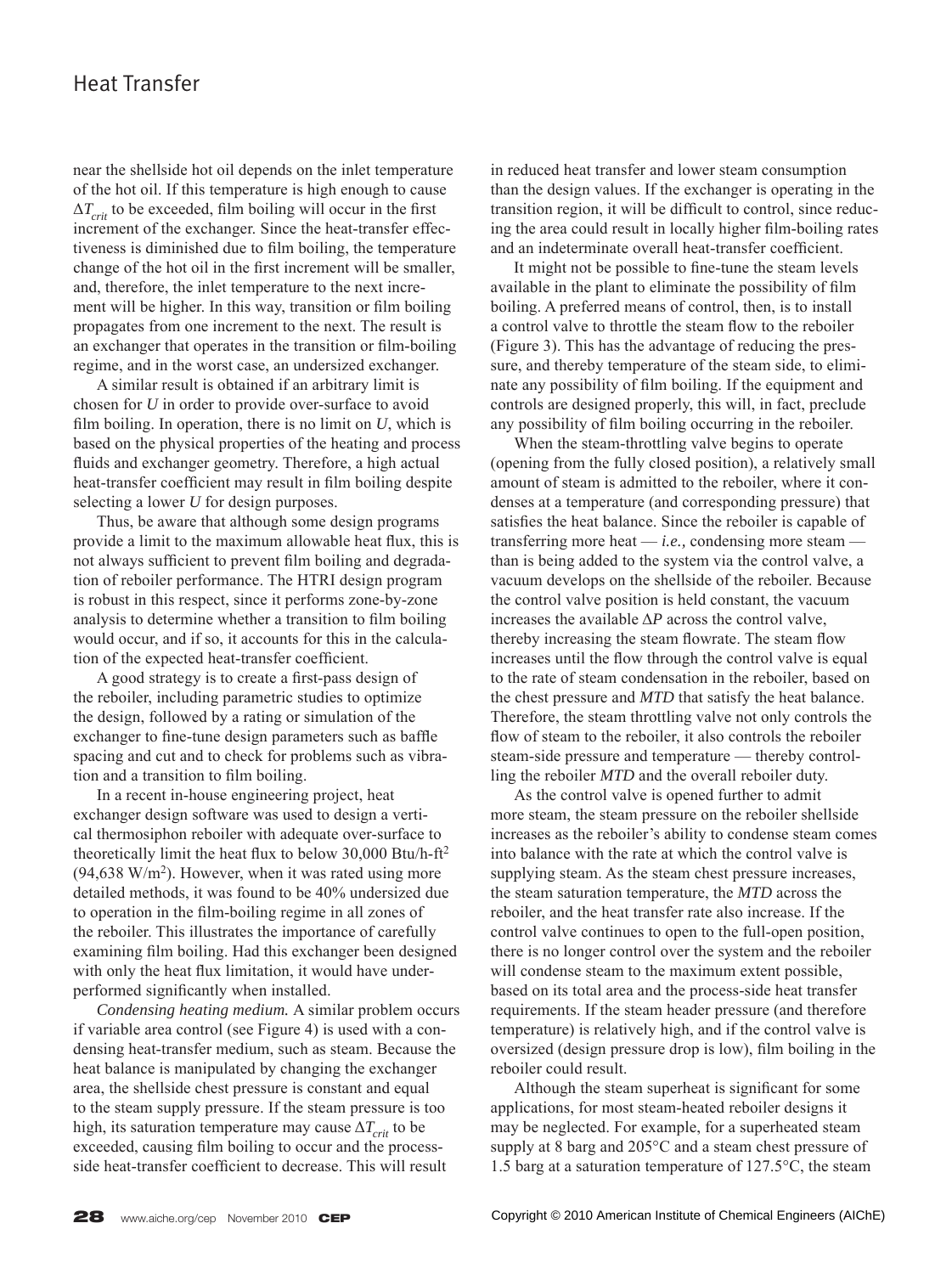superheat (the difference between 205 $\rm ^{\circ}C$  supply and 127.5 $\rm ^{\circ}C$ ) is only about 5% of the total enthalpy change.

#### **Steps for reboiler design**

 First, determine either the maximum heat flux limit.  $(Q/A)_{crit}$ , or  $\Delta T_{crit}$  (based on the heating medium temperature and overall  $MTD_{crit}$ ), for the process fluid. This may be a conservative estimate based on operating experience, or a published rule-of-thumb criterion, calculated based on the critical pressure, or obtained by trial and error using a design program such as HTRI's. When using such a program, vary the heating fluid conditions (temperature and/or pressure) until a transition to film boiling is no longer detected and stable nucleate boiling is present in all increments. If  $(Q/A)_{crit}$  is used, calculate a corresponding  $\Delta T_{crit}$  or  $MTD_{crit}$ , based on the actual overall heat-transfer and film coefficients achieved. Note that the temperature difference needs to be referenced to the resistance — via the overall *MTD* if an overall *U* is used, but via  $(T_w - T_b)$  if the film resistance  $(h_i)$ is used. In general, use of  $(T_w - T_b)$ is more instructive, since it relates to the physical limit of the system (*i.e.,* inside wall temperature) rather than vs. incipient film boiling.

 Once the "safe" *MTD* corresponding to  $\Delta T_{crit}$  and the heating medium temperature is known, the exchanger may be designed by typical methods to determine

**Table 1. A steam control valve was sized based on an HTRI exchanger simulation. Turndown, clean Turndown Normal Design** Flowrate, kg/h 1,450 1,450 2,900 3,480 Heat Duty, *W* 893,000 893,000 899,000 1,761,000 2,101,000 Steam Chest Pressure, barg (calculated)  $\begin{array}{|c|c|c|c|c|c|c|c|c|} \hline \end{array}$  0.7  $\begin{array}{|c|c|c|c|c|c|c|c|c|} \hline \end{array}$  0.4  $\begin{array}{|c|c|c|c|c|c|c|c|c|} \hline \end{array}$  1.7 1.4 1.7 Saturated Steam Temperature, °C 114.3 108.3 125.5 129.9  $\Delta T$  (with process  $T = 95.2^{\circ}$ C) 19.1 13.1 30.3 34.7 *MTD* (corrected), °C 18.1 11.9 29.2 33.6 Steam Supply Pressure, barg 8 8 8 8 Control Valve Available Pressure Drop, barg  $\begin{array}{|c|c|c|c|c|c|c|c|} \hline \end{array}$  7.6  $\begin{array}{|c|c|c|c|c|c|} \hline \end{array}$  6.3 Valve Size = 2 in.; Rated *Cv* = 75 (sized for design rate based on calculated chest pressure) % *Cv* 20.2% 20.2% 42.1% 51.5% Valve Size = 3 in.; Rated *Cv* = 155 (sized for design rate assuming chest pressure of 7 barg, valve  $\Delta P = 1$  bar) % *Cv* 9.7% 9.7% 19.4% 23.5%





the overall heat-transfer coefficient, geometry, and total area. In design programs such as HTRI's, the optimization algorithms may be used for the initial parametric studies; however, the final design should be optimized and evaluated using the program's rating tool.

After the exchanger geometry has been fixed based on the design case, rate the exchanger for alternative operating conditions, such as normal and turndown operation. For a steam-heated reboiler, this requires iteration of the steam

conditions to determine the required steam temperature and pressure for the various operating cases. Once these alternative steam-side pressures are determined, the steam control valve can be specified, with its pressure drop equal to the difference between the steam supply pressure and the calculated steam pressure in the exchanger shell.

 In some cases where a lower steam pressure is required to prevent film boiling, it may be necessary to specify a control valve pressure drop that is significantly larger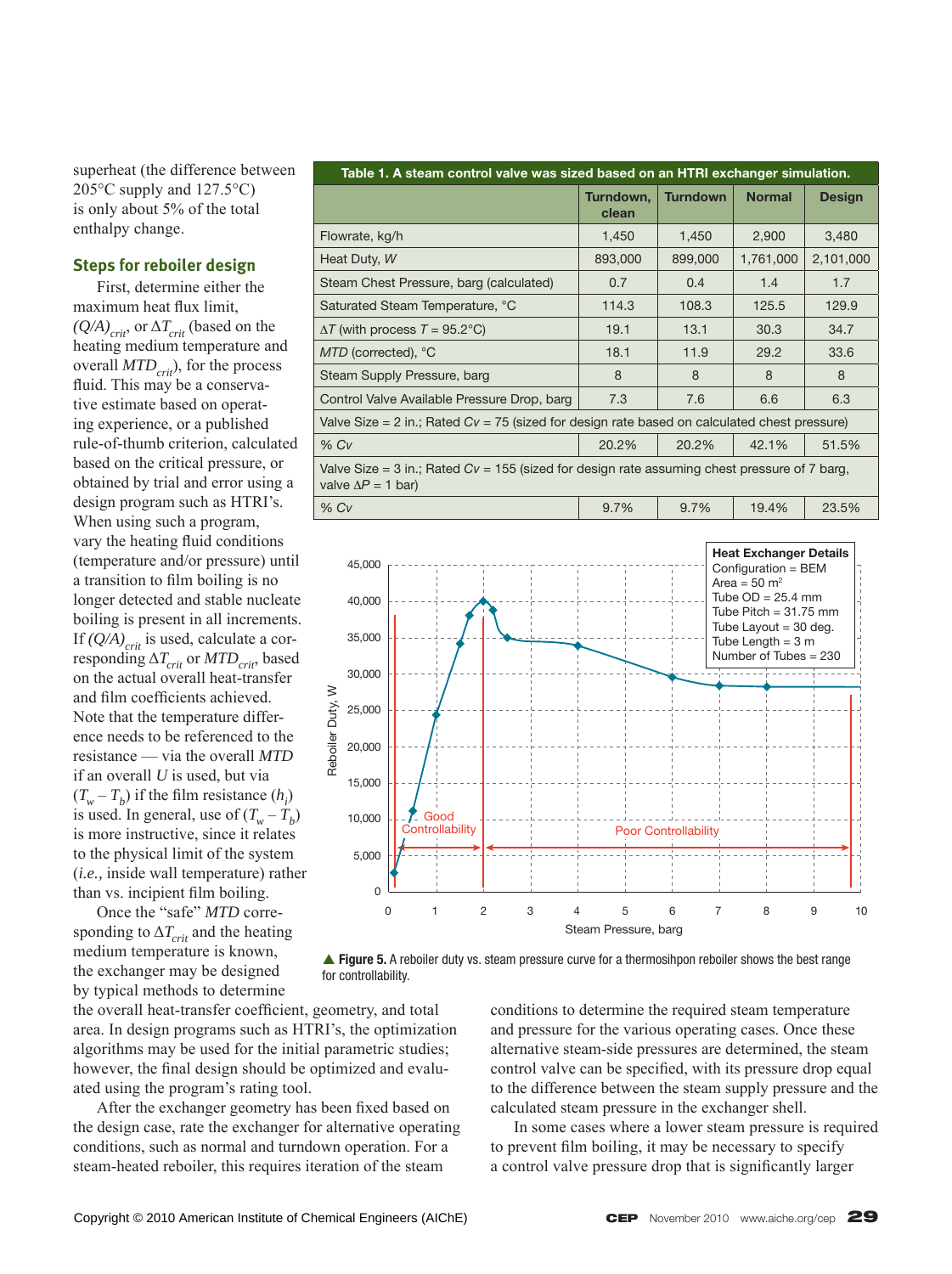than the  $0.7-1.0$  bar typically specified for controllability. It is important to base the control valve pressure drop on the calculated chest pressure to ensure that the reboiler is controllable over its operating range. This also avoids oversizing the control valve, which eliminates controllability problems at low pressures.

 A steam control valve for the reboiler discussed earlier was sized for turndown, clean turndown (nonfouled exchanger), normal, and design steam rates based on an HTRI exchanger simulation. First, the valve was correctly sized based on the pressure drop required to reduce the steam pressure to the calculated operating steam chest pressure, and then compared to a control valve sized based on a pressure drop of 1 bar. As the results in Table 1 show, the correctly sized valve is not only smaller, but will also operate in a more-controllable range, illustrated in the duty vs. steam pressure curve for this exchanger in Figure 5.

 A related issue is the ability to return condensate from the reboiler. The chest pressure is a function of the reboiler area and prevailing heat transfer rate, and it will vary depending on whether the reboiler is operating at design, normal, or turndown rates, as well as on the degree of fouling. From the standpoint of minimum condensate pressure, the worst case is a clean reboiler operating at turndown conditions. To determine the minimum steam pressure, the reboiler should be rated at turndown duty with no fouling factor. In general, if the condensate return pressure is close to the condensate return header design operating pressure, a condensate pump or pumping trap will be required.

 If a sensible heating medium is to be used, select a heating medium inlet temperature  $T_h$  such that  $T_b - T_w$ remains safely below  $\Delta T_{crit}$  in all zones of the exchanger. In an existing plant, if the supply temperature of the heating medium is too high, a tempered hot-oil loop should be used. In a tempered loop (Figure 6), the thermal fluid flow through the exchanger is continuous, and the temperature of the loop is controlled by admitting hot thermal fluid to manipulate the hot oil supply temperature and exchanger *MTD*, and control the exchanger duty.

#### **Evaluating an existing steam-heated reboiler**

 Reboiler evaluation based on the process-side conditions may be difficult if not impossible. The process-side temperature rise may be small, the circulation rate in a thermosiphon reboiler unknown, and the measurement of the column vapor rate impractical. Performance must be inferred from feed, reflux, and bottoms flowrates and product specifications.

 Evaluation of a thermosiphon reboiler based on steamside measurements is relatively straightforward. These measured parameters include the steam flowrate, steam



▲ Figure 6. The column bottoms temperature of a thermosiphon reboiler heated by a tempered sensible heating medium (hot oil) is cascaded to the hot oil loop temperature, which controls the flowrate of hot oil into the loop.

chest pressure at the reboiler inlet, condensate return temperature, and process-side temperatures for the column bottoms (reboiler liquid supply) and the vapor to the first tray (which is equal to the reboiler vapor/liquid return temperature).

 The reboiler is assumed to operate with the total area available for heat transfer, and the steam-side temperature is taken as the saturation temperature at the steam-side operating pressure. Since process-side temperatures for the inlet liquid and outlet streams (the vapor temperature is measured) are known, the reboiler *MTD* is known. With the installed area of the heat-transfer surface also known, the prevailing overall heat-transfer coefficient  $(U)$  can be easily calculated.

A condensate return temperature that is significantly lower than the saturation temperature at the steam chest pressure indicates condensate backup, which causes subcooling of the condensate. This renders a portion of the exchanger area relatively ineffective, since it is sensibly cooling the condensate rather than condensing steam. Subcooled condensate could indicate insufficient chest pressure to return condensate to the header, or problems with the steam trap.

 If the unit operates at a relatively constant duty, the steam-side pressure can be monitored to track the fouling of the exchanger over time. As a clean exchanger becomes fouled, the overall heat-transfer coefficient decreases, requiring a higher *MTD*, and thus a higher steam chest pressure, to transfer the same duty. Similarly, the steam control valve will have to gradually open more over time.

#### **Wrapping up**

 It is good engineering practice to design a reboiler to operate in the nucleate boiling region, and to avoid the transition to film boiling, where control becomes diffi